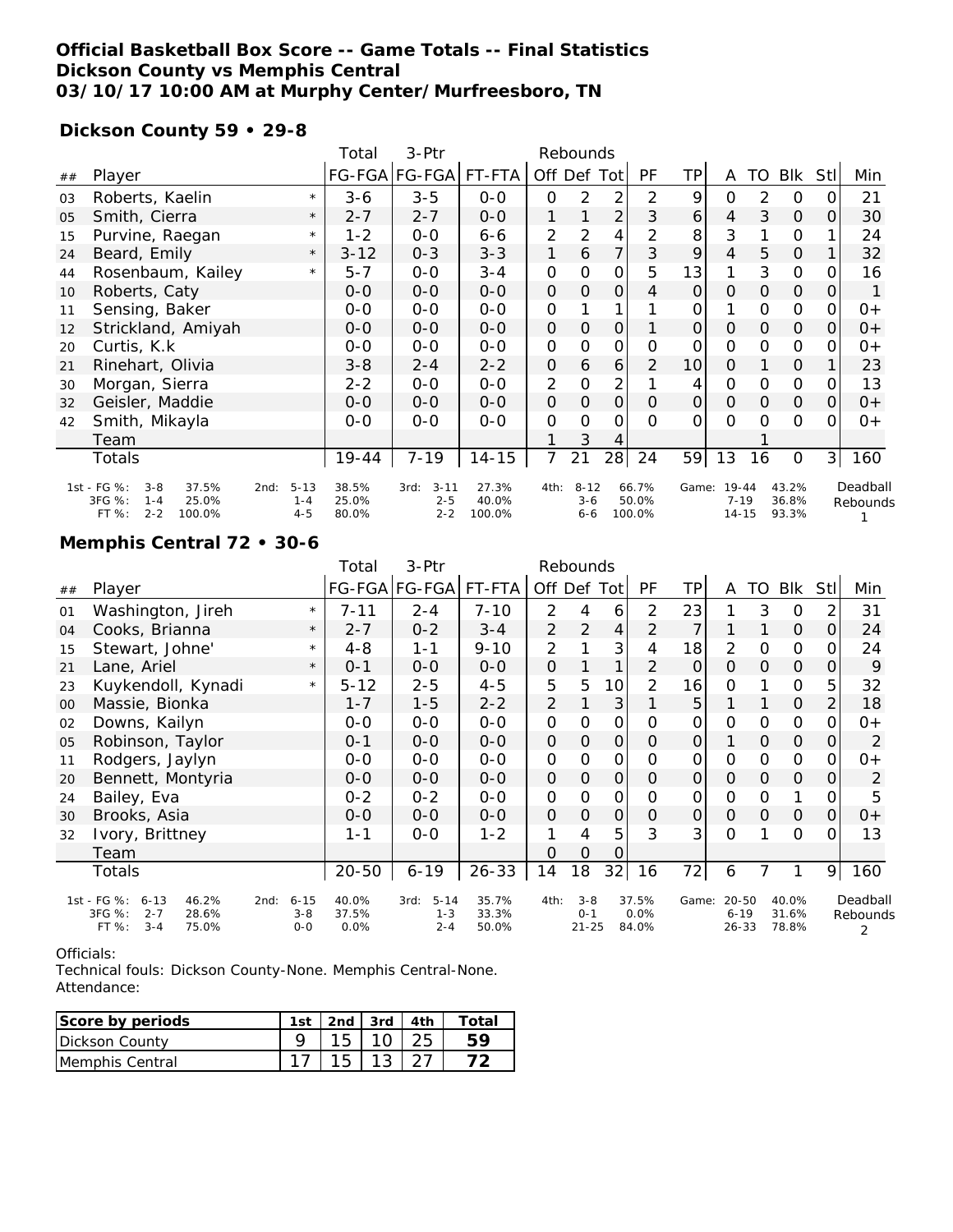## **Dickson County vs Memphis Central 03/10/17 10:00 AM at Murphy Center/Murfreesboro, TN 1st PERIOD Play-by-Play (Page 1)**

| HOME TEAM: Memphis Central          | Time  | Score    |                | Margin VISITORS: Dickson County        |
|-------------------------------------|-------|----------|----------------|----------------------------------------|
|                                     | 07:53 | $0 - 2$  | V <sub>2</sub> | GOOD! LAYUP by Rosenbaum, Kailey [PNT] |
| GOOD! JUMPER by Kuykendoll, Kynadi  | 07:24 | $2 - 2$  | T <sub>1</sub> |                                        |
| REBOUND (DEF) by Washington, Jireh  | 06:55 |          |                | MISSED JUMPER by Roberts, Kaelin       |
| GOOD! 3 PTR by Washington, Jireh    | 06:45 | $5 - 2$  | H 3            |                                        |
|                                     | 06:23 | $5 - 4$  | H <sub>1</sub> | GOOD! LAYUP by Rosenbaum, Kailey [PNT] |
|                                     | 06:23 |          |                | ASSIST by Purvine, Raegan              |
|                                     |       |          |                |                                        |
| MISSED 3 PTR by Kuykendoll, Kynadi  | 05:50 |          |                | REBOUND (DEF) by Roberts, Kaelin       |
| SUB IN: Ivory, Brittney             | 05:43 |          |                | SUB IN: Rinehart, Olivia               |
| SUB IN : Massie, Bionka             | 05:43 |          |                | SUB OUT: Roberts, Kaelin               |
| SUB OUT: Kuykendoll, Kynadi         | 05:43 |          |                |                                        |
| SUB OUT: Lane, Ariel                | 05:43 |          |                |                                        |
| SUB IN: Kuykendoll, Kynadi          | 05:40 |          |                |                                        |
| SUB OUT: Cooks, Brianna             | 05:40 |          |                |                                        |
|                                     | 05:39 |          |                | TURNOVR by Beard, Emily                |
| MISSED 3 PTR by Massie, Bionka      | 05:15 |          |                | REBOUND (DEF) by Beard, Emily          |
| STEAL by Massie, Bionka             | 05:08 |          |                | TURNOVR by Beard, Emily                |
| TURNOVR by Massie, Bionka           | 04:21 |          |                | STEAL by Rinehart, Olivia              |
|                                     |       |          |                |                                        |
| SUB IN: Cooks, Brianna              | 04:21 |          |                |                                        |
| SUB OUT: Massie, Bionka             | 04:21 |          |                |                                        |
|                                     | 04:12 | $5 - 7$  | V <sub>2</sub> | GOOD! 3 PTR by Rinehart, Olivia        |
|                                     | 04:12 |          |                | ASSIST by Purvine, Raegan              |
| MISSED 3 PTR by Washington, Jireh   | 03:46 |          |                |                                        |
| REBOUND (OFF) by Cooks, Brianna     | 03:46 |          |                |                                        |
| GOOD! LAYUP by Cooks, Brianna [PNT] | 03:42 | $7 - 7$  | T <sub>2</sub> |                                        |
|                                     | 03:40 |          |                | FOUL by Rosenbaum, Kailey (P1T1)       |
| GOOD! FT SHOT by Cooks, Brianna     | 03:39 | $8 - 7$  | H 1            |                                        |
| SUB IN: Massie, Bionka              | 03:39 |          |                | SUB IN: Morgan, Sierra                 |
| SUB IN : Lane, Ariel                | 03:39 |          |                | SUB OUT: Rosenbaum, Kailey             |
| SUB OUT: Stewart, Johne'            | 03:39 |          |                |                                        |
|                                     |       |          |                |                                        |
| SUB OUT: Ivory, Brittney            | 03:39 |          |                |                                        |
|                                     | 03:34 |          |                | TURNOVR by Beard, Emily                |
| STEAL by Kuykendoll, Kynadi         | 03:33 |          |                |                                        |
| GOOD! 3 PTR by Kuykendoll, Kynadi   | 03:22 | $11 - 7$ | H 4            |                                        |
| ASSIST by Washington, Jireh         | 03:22 |          |                |                                        |
|                                     | 03:12 |          |                | TIMEOUT 30sec                          |
|                                     | 03:12 |          |                | SUB IN: Rosenbaum, Kailey              |
|                                     | 03:12 |          |                | SUB OUT: Morgan, Sierra                |
|                                     | 03:01 |          |                | TURNOVR by Smith, Cierra               |
| STEAL by Kuykendoll, Kynadi         | 02:59 |          |                |                                        |
| MISSED 3 PTR by Cooks, Brianna      | 02:49 |          |                | REBOUND (DEF) by (TEAM)                |
| SUB IN: Ivory, Brittney             | 02:44 |          |                | SUB IN: Roberts, Kaelin                |
|                                     |       |          |                |                                        |
| SUB OUT: Lane, Ariel                | 02:44 |          |                | SUB OUT: Purvine, Raegan               |
| REBOUND (DEF) by Ivory, Brittney    | 02:24 |          |                | MISSED 3 PTR by Rinehart, Olivia       |
| GOOD! FT SHOT by Cooks, Brianna     | 02:15 | $12 - 7$ | H 5            | FOUL by Smith, Cierra (P1T2)           |
| MISSED FT SHOT by Cooks, Brianna    | 02:15 |          |                | REBOUND (DEF) by Rinehart, Olivia      |
| SUB IN : Lane, Ariel                | 02:15 |          |                |                                        |
| SUB IN: Stewart, Johne'             | 02:15 |          |                |                                        |
| SUB OUT: Ivory, Brittney            | 02:15 |          |                |                                        |
| SUB OUT: Washington, Jireh          | 02:15 |          |                |                                        |
| FOUL by Massie, Bionka (P1T1)       | 02:06 |          |                |                                        |
|                                     | 01:57 |          |                | TURNOVR by Roberts, Kaelin             |
| SUB IN: Washington, Jireh           | 01:57 |          |                | SUB IN: Purvine, Raegan                |
| SUB OUT: Massie, Bionka             | 01:57 |          |                | SUB OUT: Rinehart, Olivia              |
| MISSED JUMPER by Stewart, Johne'    | 01:43 |          |                |                                        |
|                                     |       |          |                |                                        |
| REBOUND (OFF) by Cooks, Brianna     | 01:43 |          |                |                                        |
| GOOD! LAYUP by Cooks, Brianna [PNT] | 01:38 | $14 - 7$ | H 7            |                                        |
| GOOD! FT SHOT by Cooks, Brianna     | 01:36 | $15 - 7$ | H 8            | FOUL by Rosenbaum, Kailey (P2T3)       |
| SUB IN: Ivory, Brittney             | 01:36 |          |                | SUB IN: Rinehart, Olivia               |
| SUB OUT: Lane, Ariel                | 01:36 |          |                | SUB OUT: Roberts, Kaelin               |
|                                     | 01:25 |          |                | MISSED JUMPER by Rosenbaum, Kailey     |
|                                     |       |          |                |                                        |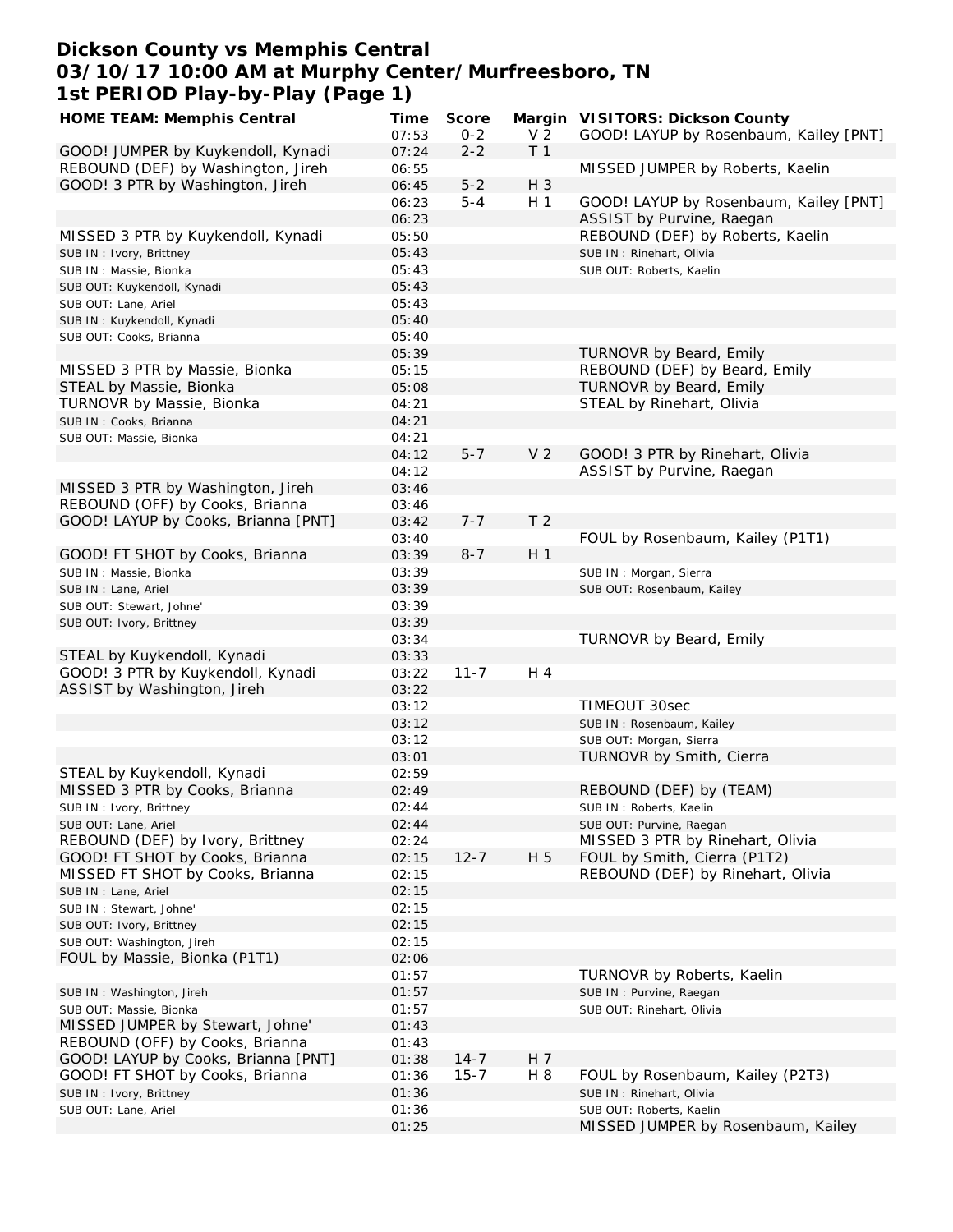# **Dickson County vs Memphis Central 03/10/17 10:00 AM at Murphy Center/Murfreesboro, TN 1st PERIOD Play-by-Play (Page 2)**

| Time  | Score    |      | Margin VISITORS: Dickson County   |
|-------|----------|------|-----------------------------------|
| 01:25 |          |      |                                   |
| 01:12 |          |      | FOUL by Purvine, Raegan (P1T4)    |
| 01:12 |          |      | SUB IN: Morgan, Sierra            |
| 01:12 |          |      | SUB OUT: Rosenbaum, Kailey        |
| 01:08 | $17 - 7$ | H 10 |                                   |
| 00:55 |          |      | MISSED 3 PTR by Smith, Cierra     |
| 00:49 |          |      | REBOUND (DEF) by Beard, Emily     |
| 00:37 |          |      | MISSED 3 PTR by Rinehart, Olivia  |
| 00:37 |          |      | REBOUND (OFF) by Purvine, Raegan  |
| 00:34 | $17 - 8$ | H 9  | GOOD! FT SHOT by Purvine, Raegan  |
| 00:34 | $17-9$   | H 8  | GOOD! FT SHOT by Purvine, Raegan  |
| 00:34 |          |      | SUB IN: Roberts, Caty             |
| 00:34 |          |      | SUB OUT: Smith, Cierra            |
| 00:34 |          |      |                                   |
| 00:34 |          |      |                                   |
| 00:01 |          |      | REBOUND (DEF) by Rinehart, Olivia |
|       |          |      |                                   |

#### Memphis Central 17, Dickson County 9

|                                              | In. | Off             | 2nd   | Fast |                         |
|----------------------------------------------|-----|-----------------|-------|------|-------------------------|
| 1st period-only Paint T/O Chance Break Bench |     |                 |       |      |                         |
| Dickson County 4                             |     |                 | 3 2 0 |      | Score tied - 2 times.   |
| Memphis Central 6                            |     | $6\overline{6}$ |       |      | Lead changed - 3 times. |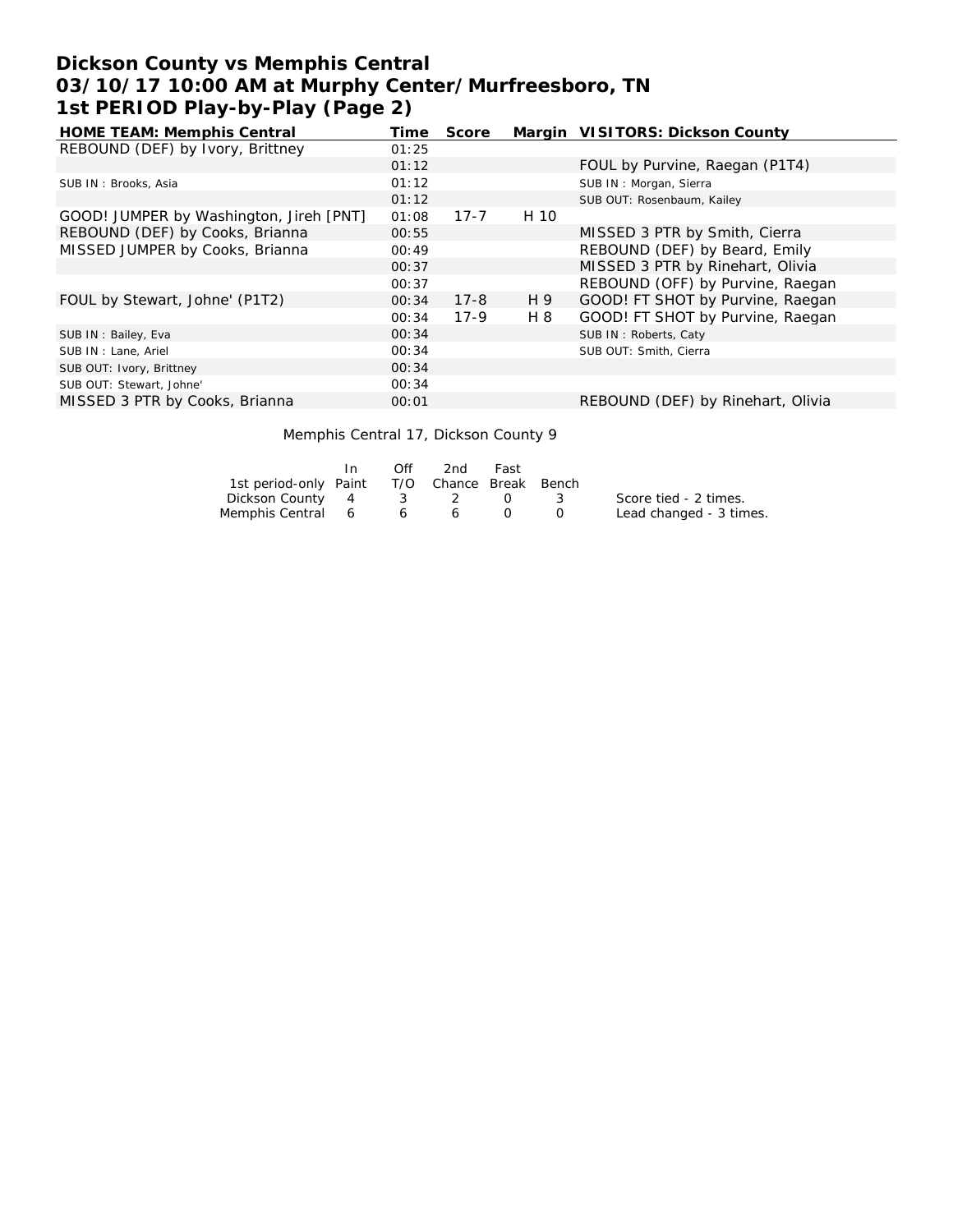## **Dickson County vs Memphis Central 03/10/17 10:00 AM at Murphy Center/Murfreesboro, TN 2nd PERIOD Play-by-Play (Page 1)**

| HOME TEAM: Memphis Central           | Time  | Score     |      | Margin VISITORS: Dickson County        |
|--------------------------------------|-------|-----------|------|----------------------------------------|
| SUB IN : Massie, Bionka              | 08:00 |           |      | SUB IN: Morgan, Sierra                 |
| SUB OUT: Stewart, Johne'             | 08:00 |           |      | SUB IN: Rinehart, Olivia               |
|                                      | 08:00 |           |      | SUB OUT: Rosenbaum, Kailey             |
|                                      | 08:00 |           |      | SUB OUT: Roberts, Kaelin               |
| GOOD! 3 PTR by Washington, Jireh     | 07:50 | $20 - 9$  | H 11 |                                        |
| ASSIST by Stewart, Johne'            | 07:47 |           |      |                                        |
|                                      | 07:22 | $20 - 11$ | H 9  | GOOD! JUMPER by Beard, Emily           |
| MISSED LAYUP by Washington, Jireh    | 07:14 |           |      | REBOUND (DEF) by Beard, Emily          |
|                                      | 07:04 |           |      | MISSED JUMPER by Rinehart, Olivia      |
|                                      |       |           |      | REBOUND (OFF) by Morgan, Sierra        |
|                                      | 07:04 |           |      | MISSED JUMPER by Purvine, Raegan       |
| REBOUND (DEF) by Lane, Ariel         | 07:01 |           |      |                                        |
| MISSED JUMPER by Cooks, Brianna      | 06:55 |           |      | REBOUND (DEF) by Purvine, Raegan       |
| FOUL by Stewart, Johne' (P2T3)       | 06:54 |           |      |                                        |
| SUB IN: Stewart, Johne'              | 06:54 |           |      |                                        |
| SUB IN: Bailey, Eva                  | 06:54 |           |      |                                        |
| SUB OUT: Cooks, Brianna              | 06:54 |           |      |                                        |
| SUB OUT: Lane, Ariel                 | 06:54 |           |      |                                        |
|                                      | 06:51 |           |      | SUB IN: Roberts, Kaelin                |
|                                      | 06:51 |           |      | SUB OUT: Morgan, Sierra                |
| REBOUND (DEF) by Massie, Bionka      | 06:36 |           |      | MISSED JUMPER by Beard, Emily          |
| GOOD! 3 PTR by Stewart, Johne'       | 06:25 | $23 - 11$ | H 12 |                                        |
| ASSIST by Massie, Bionka             | 06:25 |           |      |                                        |
|                                      | 06:04 |           |      | TURNOVR by (TEAM)                      |
| SUB IN: Robinson, Taylor             | 06:01 |           |      |                                        |
| SUB OUT: Massie, Bionka              | 06:01 |           |      |                                        |
| MISSED 3 PTR by Bailey, Eva          | 05:34 |           |      | REBOUND (DEF) by Beard, Emily          |
|                                      | 05:24 | $23 - 14$ | H 9  | GOOD! 3 PTR by Roberts, Kaelin         |
|                                      | 05:24 |           |      | ASSIST by Smith, Cierra                |
| MISSED JUMPER by Robinson, Taylor    | 05:12 |           |      |                                        |
| REBOUND (OFF) by Kuykendoll, Kynadi  | 05:12 |           |      |                                        |
| MISSED LAYUP by Kuykendoll, Kynadi   | 05:09 |           |      | REBOUND (DEF) by Roberts, Kaelin       |
| REBOUND (DEF) by Kuykendoll, Kynadi  | 04:55 |           |      | MISSED 3 PTR by Roberts, Kaelin        |
| GOOD! LAYUP by Stewart, Johne' [PNT] | 04:47 | $25 - 14$ | H 11 |                                        |
| BLOCK by Bailey, Eva                 | 04:33 |           |      | MISSED LAYUP by Rinehart, Olivia       |
|                                      | 04:33 |           |      | REBOUND (OFF) by (TEAM)                |
| SUB IN: Cooks, Brianna               | 04:32 |           |      | SUB IN: Rosenbaum, Kailey              |
| SUB IN: Lane, Ariel                  | 04:32 |           |      | SUB OUT: Purvine, Raegan               |
| SUB OUT: Bailey, Eva                 | 04:32 |           |      |                                        |
| SUB OUT: Washington, Jireh           | 04:32 |           |      |                                        |
|                                      | 04:23 | $25 - 16$ | H 9  | GOOD! LAYUP by Rosenbaum, Kailey [PNT] |
|                                      | 04:23 |           |      | ASSIST by Beard, Emily                 |
| FOUL by Lane, Ariel (P1T4)           | 04:19 |           |      |                                        |
| REBOUND (DEF) by Ivory, Brittney     | 04:17 |           |      | MISSED FT SHOT by Rosenbaum, Kailey    |
| SUB IN: Ivory, Brittney              | 04:17 |           |      | SUB IN: Purvine, Raegan                |
| SUB OUT: Lane, Ariel                 | 04:17 |           |      |                                        |
|                                      |       | $27 - 16$ |      | SUB OUT: Roberts, Kaelin               |
| GOOD! JUMPER by Stewart, Johne'      | 04:06 |           | H 11 |                                        |
| ASSIST by Cooks, Brianna             | 04:06 |           |      |                                        |
|                                      | 03:53 |           |      | TURNOVR by Rosenbaum, Kailey           |
| SUB IN: Washington, Jireh            | 03:53 |           |      | SUB IN: Morgan, Sierra                 |
| SUB OUT: Robinson, Taylor            | 03:53 |           |      | SUB OUT: Rosenbaum, Kailey             |
| GOOD! 3 PTR by Kuykendoll, Kynadi    | 03:29 | $30 - 16$ | H 14 |                                        |
| REBOUND (DEF) by Kuykendoll, Kynadi  | 03:12 |           |      | MISSED LAYUP by Beard, Emily           |
| TURNOVR by Kuykendoll, Kynadi        | 03:07 |           |      |                                        |
|                                      | 03:05 |           |      | STEAL by Purvine, Raegan               |
| FOUL by Stewart, Johne' (P3T5)       | 03:03 |           |      |                                        |
| SUB IN: Bailey, Eva                  | 03:03 |           |      | SUB IN: Roberts, Kaelin                |
| SUB OUT: Stewart, Johne'             | 03:03 |           |      | SUB IN: Rosenbaum, Kailey              |
|                                      | 03:03 |           |      | SUB OUT: Purvine, Raegan               |
|                                      | 03:03 |           |      | SUB OUT: Smith, Cierra                 |
| TURNOVR by Washington, Jireh         | 03:02 |           |      |                                        |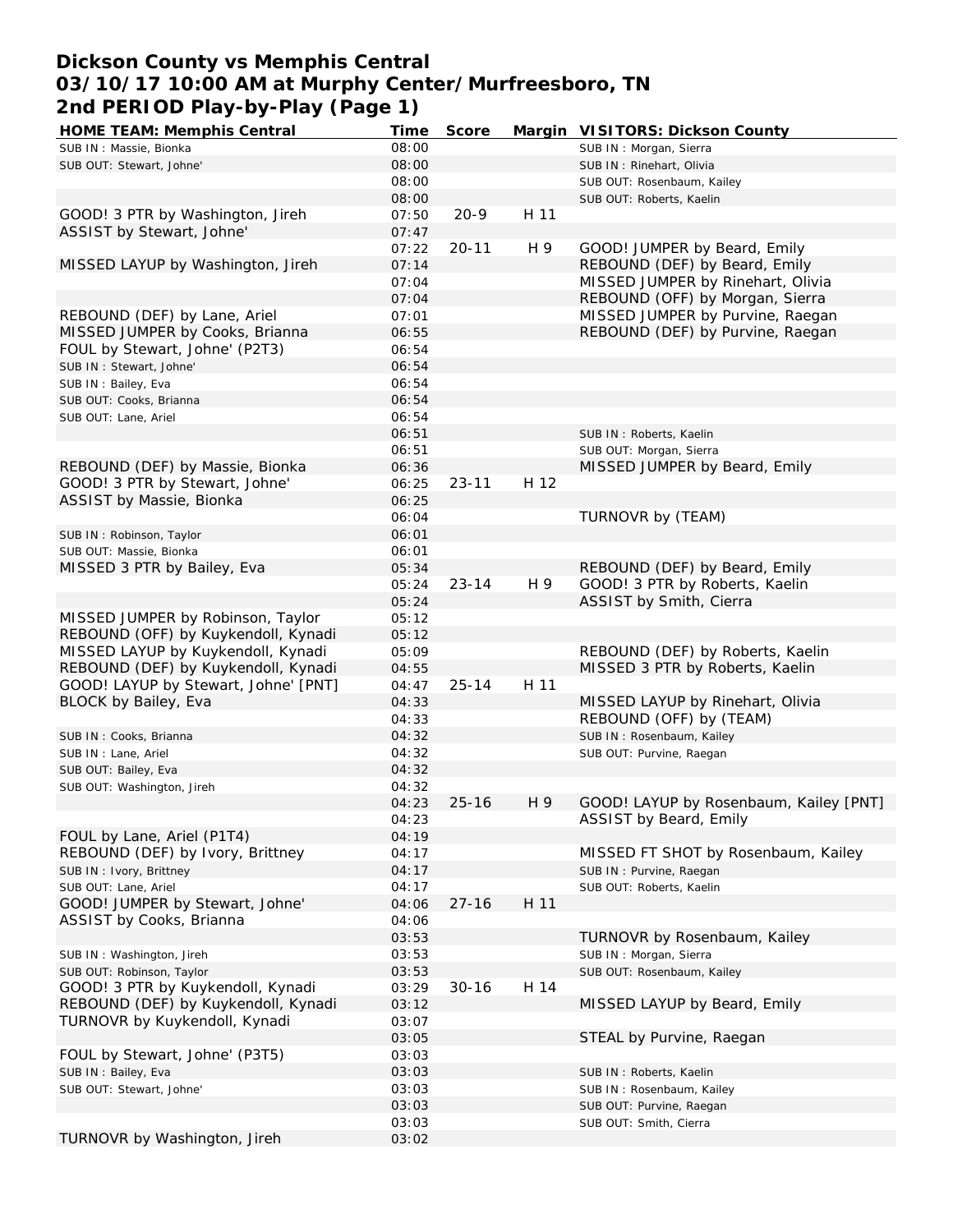# **Dickson County vs Memphis Central 03/10/17 10:00 AM at Murphy Center/Murfreesboro, TN 2nd PERIOD Play-by-Play (Page 2)**

| HOME TEAM: Memphis Central             | Time  | Score     |      | Margin VISITORS: Dickson County        |
|----------------------------------------|-------|-----------|------|----------------------------------------|
|                                        | 02:36 | $30 - 18$ | H 12 | GOOD! LAYUP by Rosenbaum, Kailey [PNT] |
|                                        | 02:36 |           |      | ASSIST by Smith, Cierra                |
| FOUL by Washington, Jireh (P1T6)       | 02:33 | $30 - 19$ | H 11 | GOOD! FT SHOT by Rosenbaum, Kailey     |
|                                        | 02:33 |           |      | SUB IN: Smith, Cierra                  |
|                                        | 02:33 |           |      | SUB IN: Purvine, Raegan                |
|                                        | 02:33 |           |      | SUB OUT: Roberts, Kaelin               |
|                                        | 02:33 |           |      | SUB OUT: Rosenbaum, Kailey             |
| TIMEOUT 30sec                          | 02:09 |           |      |                                        |
|                                        | 01:58 |           |      | MISSED 3 PTR by Beard, Emily           |
| MISSED 3 PTR by Bailey, Eva            | 01:52 |           |      |                                        |
| REBOUND (OFF) by Kuykendoll, Kynadi    | 01:52 |           |      |                                        |
| MISSED 3 PTR by Kuykendoll, Kynadi     | 01:44 |           |      | REBOUND (DEF) by Purvine, Raegan       |
| FOUL by Ivory, Brittney (P1T7)         | 01:43 | $30 - 20$ | H 10 | GOOD! FT SHOT by Purvine, Raegan       |
|                                        | 01:43 | $30 - 21$ | H 9  | GOOD! FT SHOT by Purvine, Raegan       |
| SUB IN: Massie, Bionka                 | 01:43 |           |      |                                        |
| SUB OUT: Bailey, Eva                   | 01:43 |           |      |                                        |
| MISSED 3 PTR by Massie, Bionka         | 01:13 |           |      |                                        |
| REBOUND (OFF) by Washington, Jireh     | 01:13 |           |      |                                        |
| GOOD! LAYUP by Washington, Jireh [PNT] | 01:11 | $32 - 21$ | H 11 |                                        |
| REBOUND (DEF) by Cooks, Brianna        | 01:05 |           |      | MISSED 3 PTR by Smith, Cierra          |
| MISSED 3 PTR by Kuykendoll, Kynadi     | 00:46 |           |      | REBOUND (DEF) by (TEAM)                |
|                                        | 00:43 |           |      | SUB IN: Roberts, Kaelin                |
|                                        | 00:43 |           |      | SUB IN: Rosenbaum, Kailey              |
|                                        | 00:43 |           |      | SUB OUT: Purvine, Raegan               |
|                                        | 00:43 |           |      | SUB OUT: Morgan, Sierra                |
|                                        | 00:30 | $32 - 23$ | H 9  | GOOD! JUMPER by Beard, Emily           |
| FOUL by Ivory, Brittney (P2T8)         | 00:28 | $32 - 24$ | H 8  | GOOD! FT SHOT by Beard, Emily          |
| SUB IN: Downs, Kailyn                  | 00:28 |           |      | SUB IN: Roberts, Caty                  |
| SUB OUT: Ivory, Brittney               | 00:28 |           |      | SUB IN: Purvine, Raegan                |
|                                        | 00:28 |           |      | SUB IN: Morgan, Sierra                 |
|                                        | 00:28 |           |      | SUB OUT: Smith, Cierra                 |
|                                        | 00:28 |           |      | SUB OUT: Roberts, Kaelin               |
|                                        | 00:28 |           |      | SUB OUT: Rosenbaum, Kailey             |
|                                        | 00:24 |           |      | FOUL by Rinehart, Olivia (P1T5)        |
|                                        | 00:07 |           |      | FOUL by Beard, Emily (P1T6)            |

Memphis Central 32, Dickson County 24

|                                              | $\bigcirc$ ff | 2nd | Fast |                         |
|----------------------------------------------|---------------|-----|------|-------------------------|
| 2nd period-only Paint T/O Chance Break Bench |               |     |      |                         |
| Dickson County 4 3 2 0 0                     |               |     |      | Score tied - 0 times.   |
| Memphis Central 4 3 2                        |               |     |      | Lead changed - 0 times. |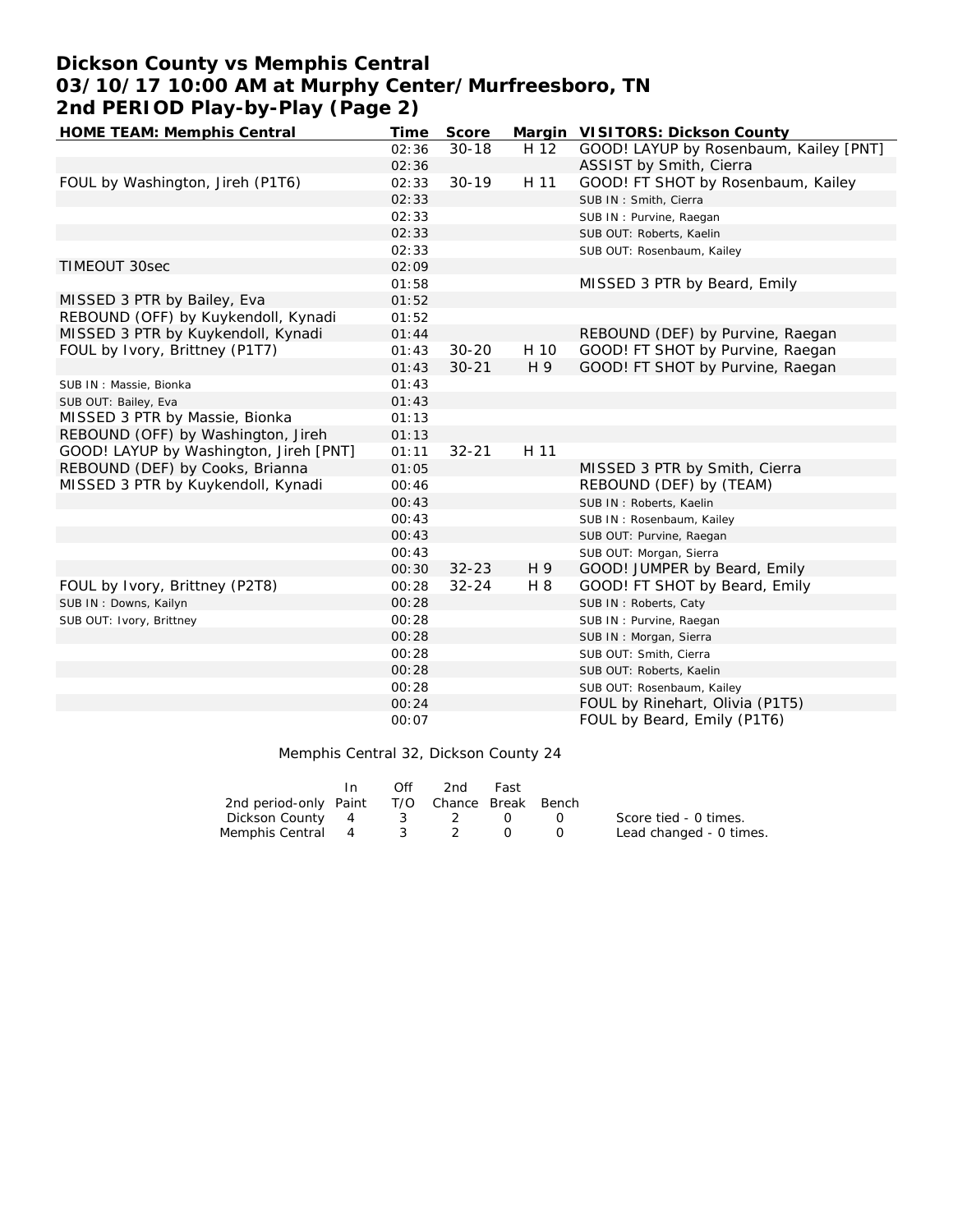## **Dickson County vs Memphis Central 03/10/17 10:00 AM at Murphy Center/Murfreesboro, TN 3rd PERIOD Play-by-Play (Page 1)**

| HOME TEAM: Memphis Central              | Time  | Score     |      | Margin VISITORS: Dickson County    |
|-----------------------------------------|-------|-----------|------|------------------------------------|
|                                         | 07:44 |           |      | MISSED 3 PTR by Beard, Emily       |
|                                         | 07:44 |           |      | REBOUND (OFF) by Smith, Cierra     |
|                                         | 07:31 | $32 - 27$ | H 5  | GOOD! 3 PTR by Smith, Cierra       |
|                                         | 07:31 |           |      | ASSIST by Beard, Emily             |
| MISSED JUMPER by Stewart, Johne'        | 06:50 |           |      | REBOUND (DEF) by Beard, Emily      |
| STEAL by Kuykendoll, Kynadi             | 06:40 |           |      | TURNOVR by Rosenbaum, Kailey       |
| SUB IN: Ivory, Brittney                 | 06:39 |           |      |                                    |
| SUB OUT: Lane, Ariel                    | 06:39 |           |      |                                    |
| MISSED 3 PTR by Washington, Jireh       | 06:26 |           |      |                                    |
| REBOUND (OFF) by Kuykendoll, Kynadi     | 06:26 |           |      |                                    |
|                                         | 06:24 |           |      | FOUL by Roberts, Kaelin (P1T1)     |
| MISSED LAYUP by Kuykendoll, Kynadi      | 06:08 |           |      |                                    |
| REBOUND (OFF) by Ivory, Brittney        | 06:08 |           |      |                                    |
| GOOD! LAYUP by Ivory, Brittney [PNT]    | 06:05 | $34 - 27$ | H 7  |                                    |
| REBOUND (DEF) by Kuykendoll, Kynadi     | 05:44 |           |      | MISSED JUMPER by Beard, Emily      |
| GOOD! LAYUP by Kuykendoll, Kynadi [FB/P | 05:38 | $36 - 27$ | H 9  |                                    |
|                                         | 05:21 | $36 - 30$ | H 6  | GOOD! 3 PTR by Roberts, Kaelin     |
|                                         | 05:21 |           |      | ASSIST by Purvine, Raegan          |
| MISSED JUMPER by Stewart, Johne'        | 04:53 |           |      | REBOUND (DEF) by Smith, Cierra     |
| FOUL by Washington, Jireh (P2T1)        | 04:44 |           |      |                                    |
| SUB IN: Bennett, Montyria               | 04:44 |           |      | SUB IN: Rinehart, Olivia           |
| SUB OUT: Stewart, Johne'                | 04:44 |           |      | SUB OUT: Roberts, Kaelin           |
| FOUL by Kuykendoll, Kynadi (P1T2)       | 04:32 |           |      |                                    |
|                                         | 04:25 |           |      | MISSED JUMPER by Rinehart, Olivia  |
|                                         |       |           |      | REBOUND (OFF) by Purvine, Raegan   |
|                                         | 04:25 |           |      |                                    |
| REBOUND (DEF) by Kuykendoll, Kynadi     | 04:19 |           |      | MISSED JUMPER by Rosenbaum, Kailey |
| MISSED LAYUP by Cooks, Brianna          | 04:14 |           |      |                                    |
| REBOUND (OFF) by Washington, Jireh      | 04:14 |           |      |                                    |
| TURNOVR by Cooks, Brianna               | 04:09 |           |      |                                    |
|                                         | 04:07 |           |      | STEAL by Beard, Emily              |
| FOUL by Cooks, Brianna (P1T3)           | 04:04 |           |      |                                    |
|                                         | 04:04 |           |      | SUB IN: Roberts, Kaelin            |
|                                         | 04:04 |           |      | SUB OUT: Rinehart, Olivia          |
|                                         | 03:53 |           |      | TURNOVR by Purvine, Raegan         |
| STEAL by Washington, Jireh              | 03:52 |           |      |                                    |
| GOOD! LAYUP by Washington, Jireh [FB/PN | 03:50 | $38 - 30$ | H 8  |                                    |
| REBOUND (DEF) by Ivory, Brittney        | 03:31 |           |      | MISSED 3 PTR by Smith, Cierra      |
| TURNOVR by Ivory, Brittney              | 03:27 |           |      |                                    |
| SUB IN: Massie, Bionka                  | 03:26 |           |      | SUB IN: Rinehart, Olivia           |
| SUB OUT: Cooks, Brianna                 | 03:26 |           |      | SUB OUT: Purvine, Raegan           |
|                                         | 03:21 |           |      | TIMEOUT 30sec                      |
| REBOUND (DEF) by Kuykendoll, Kynadi     | 03:13 |           |      | MISSED LAYUP by Beard, Emily       |
| MISSED FT SHOT by Ivory, Brittney       | 03:06 |           |      | FOUL by Rosenbaum, Kailey (P3T2)   |
| REBOUND (OFF) by (DEADBALL)             | 03:06 |           |      |                                    |
| GOOD! FT SHOT by Ivory, Brittney        | 03:06 | 39-30     | H 9  |                                    |
| SUB IN : Lane, Ariel                    | 03:06 |           |      | SUB IN: Purvine, Raegan            |
| SUB IN: Stewart, Johne'                 | 03:06 |           |      | SUB OUT: Rinehart, Olivia          |
| SUB OUT: Bennett, Montyria              | 03:06 |           |      |                                    |
| SUB OUT: Ivory, Brittney                | 03:06 |           |      |                                    |
| FOUL by Lane, Ariel (P2T4)              | 03:03 |           |      |                                    |
|                                         | 02:54 |           |      | TURNOVR by Beard, Emily            |
| STEAL by Washington, Jireh              | 02:52 |           |      |                                    |
| MISSED LAYUP by Lane, Ariel             | 02:51 |           |      |                                    |
| REBOUND (OFF) by Stewart, Johne'        | 02:51 |           |      |                                    |
| MISSED JUMPER by Stewart, Johne'        | 02:46 |           |      |                                    |
| REBOUND (OFF) by Stewart, Johne'        | 02:46 |           |      |                                    |
|                                         | 02:43 |           |      | FOUL by Beard, Emily (P2T3)        |
| MISSED FT SHOT by Stewart, Johne'       | 02:42 |           |      |                                    |
|                                         | 02:42 |           |      | REBOUND (OFF) by (DEADBALL)        |
| GOOD! FT SHOT by Stewart, Johne'        | 02:42 | $40 - 30$ | H 10 |                                    |
|                                         |       |           |      |                                    |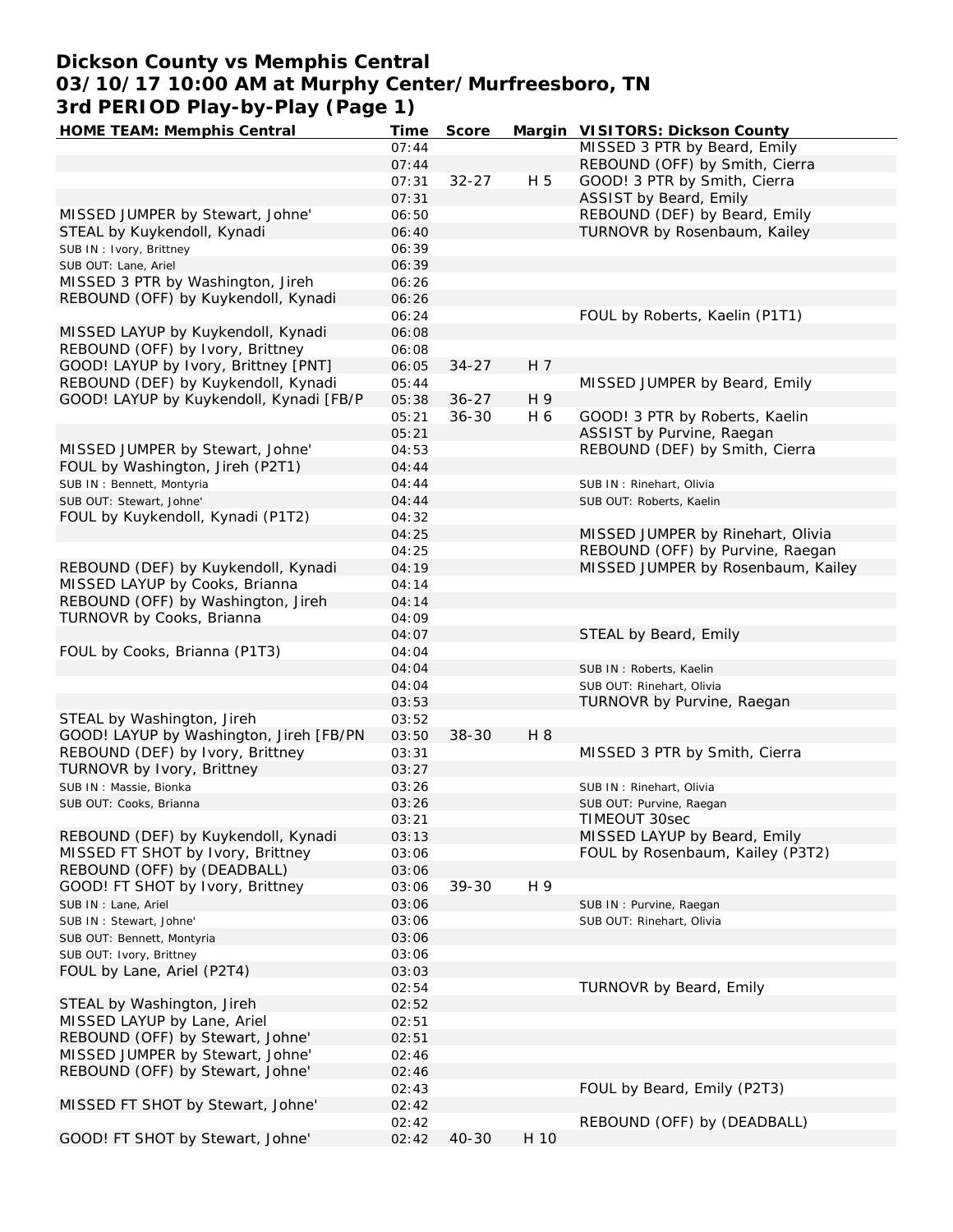# **Dickson County vs Memphis Central 03/10/17 10:00 AM at Murphy Center/Murfreesboro, TN 3rd PERIOD Play-by-Play (Page 2)**

| HOME TEAM: Memphis Central              | Time  | Score     |      | Margin VISITORS: Dickson County      |
|-----------------------------------------|-------|-----------|------|--------------------------------------|
| SUB IN: Ivory, Brittney                 | 02:42 |           |      |                                      |
| SUB OUT: Lane, Ariel                    | 02:42 |           |      |                                      |
|                                         | 02:41 | 40-32     | H 8  | GOOD! LAYUP by Purvine, Raegan [PNT] |
|                                         | 02:41 |           |      | ASSIST by Rosenbaum, Kailey          |
|                                         | 02:37 |           |      | <b>TIMEOUT TEAM</b>                  |
|                                         | 02:37 |           |      | SUB IN: Morgan, Sierra               |
|                                         | 02:37 |           |      | SUB OUT: Rosenbaum, Kailey           |
| MISSED 3 PTR by Massie, Bionka          | 02:21 |           |      | REBOUND (DEF) by Beard, Emily        |
|                                         | 02:10 |           |      | MISSED 3 PTR by Smith, Cierra        |
|                                         | 02:10 |           |      | REBOUND (OFF) by Morgan, Sierra      |
| FOUL by Ivory, Brittney (P3T5)          | 01:32 | 40-33     | H 7  | GOOD! FT SHOT by Beard, Emily        |
|                                         | 01:32 | $40 - 34$ | H 6  | GOOD! FT SHOT by Beard, Emily        |
| SUB IN: Cooks, Brianna                  | 01:32 |           |      | SUB IN: Rosenbaum, Kailey            |
| SUB OUT: Ivory, Brittney                | 01:32 |           |      | SUB IN: Rinehart, Olivia             |
|                                         | 01:32 |           |      | SUB OUT: Morgan, Sierra              |
|                                         | 01:32 |           |      | SUB OUT: Roberts, Kaelin             |
| MISSED LAYUP by Massie, Bionka          | 01:11 |           |      | REBOUND (DEF) by (TEAM)              |
| REBOUND (DEF) by Stewart, Johne'        | 00:49 |           |      | MISSED LAYUP by Beard, Emily         |
|                                         | 00:47 |           |      | FOUL by Beard, Emily (P3T4)          |
|                                         | 00:47 |           |      | SUB IN: Roberts, Caty                |
|                                         | 00:47 |           |      | SUB OUT: Beard, Emily                |
| GOOD! JUMPER by Washington, Jireh [PNT] | 00:36 | $42 - 34$ | H 8  |                                      |
|                                         | 00:24 |           |      | TURNOVR by Rosenbaum, Kailey         |
|                                         | 00:24 |           |      | SUB IN: Beard, Emily                 |
|                                         | 00:24 |           |      | SUB OUT: Roberts, Caty               |
| GOOD! 3 PTR by Massie, Bionka           | 00:00 | 45-34     | H 11 |                                      |
| ASSIST by Stewart, Johne'               | 00:00 |           |      |                                      |

### Memphis Central 45, Dickson County 34

|                                              | In. | Off            | 2nd | Fast             |          |                         |
|----------------------------------------------|-----|----------------|-----|------------------|----------|-------------------------|
| 3rd period-only Paint T/O Chance Break Bench |     |                |     |                  |          |                         |
| Dickson County 2                             |     | $\overline{O}$ | 5   | $\left( \right)$ | <b>U</b> | Score tied - 0 times.   |
| Memphis Central 8                            |     | - 8            |     |                  | $\sim$ 6 | Lead changed - 0 times. |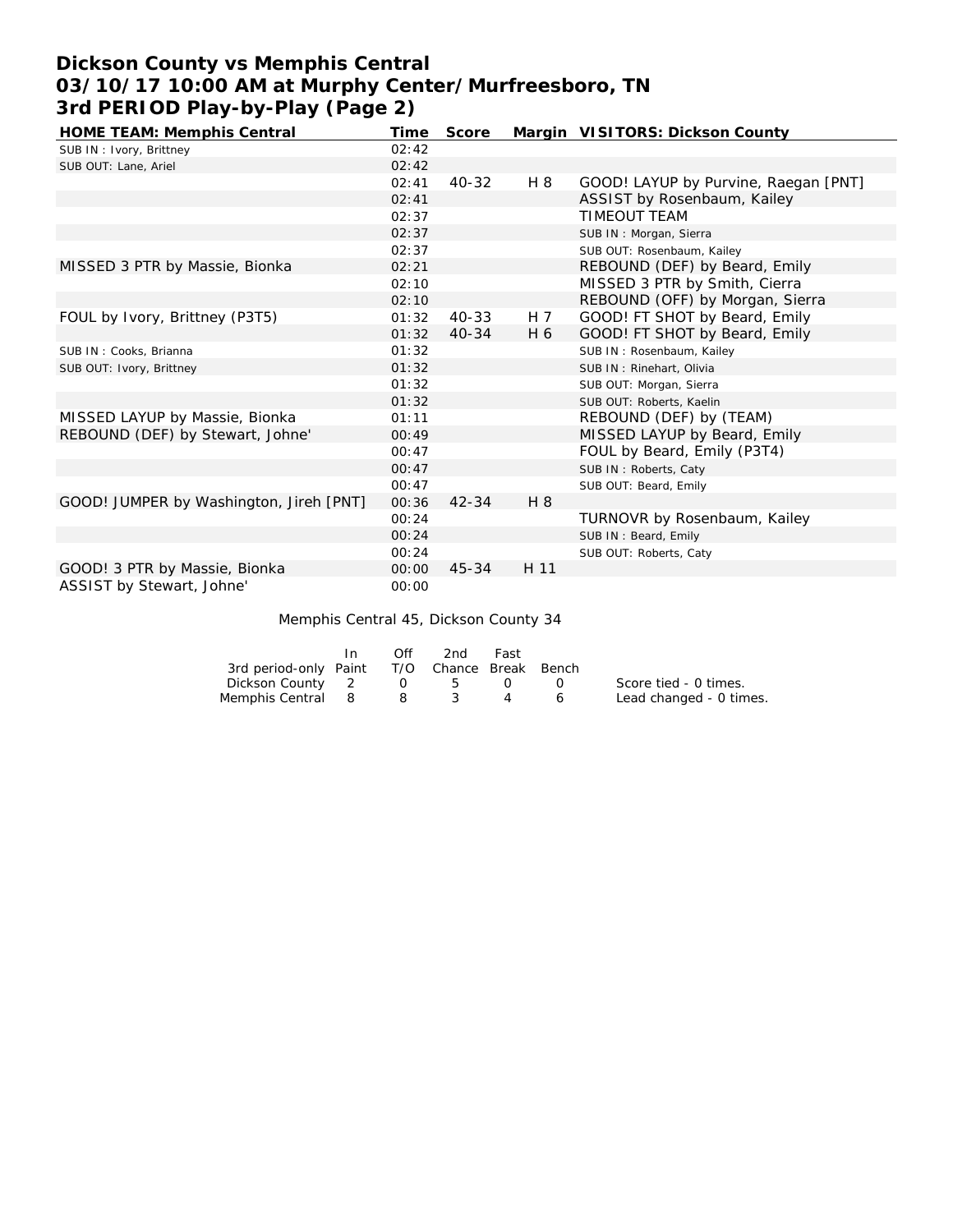## **Dickson County vs Memphis Central 03/10/17 10:00 AM at Murphy Center/Murfreesboro, TN 4th PERIOD Play-by-Play (Page 1)**

| HOME TEAM: Memphis Central              | <b>Time</b> | Score     |      | Margin VISITORS: Dickson County        |
|-----------------------------------------|-------------|-----------|------|----------------------------------------|
| FOUL by Kuykendoll, Kynadi (P2T6)       | 08:00       | $45 - 35$ | H 10 | GOOD! FT SHOT by Rosenbaum, Kailey     |
|                                         | 08:00       | 45-36     | H 9  | GOOD! FT SHOT by Rosenbaum, Kailey     |
| SUB IN: Massie, Bionka                  | 08:00       |           |      | SUB IN: Rinehart, Olivia               |
| SUB OUT: Lane, Ariel                    | 08:00       |           |      | SUB OUT: Roberts, Kaelin               |
|                                         | 07:59       |           |      | SUB IN: Roberts, Kaelin                |
|                                         | 07:59       |           |      | SUB OUT: Purvine, Raegan               |
|                                         | 07:52       |           |      | FOUL by Rinehart, Olivia (P2T5)        |
|                                         |             | $46 - 36$ |      |                                        |
| GOOD! FT SHOT by Washington, Jireh      | 07:34       |           | H 10 | FOUL by Rosenbaum, Kailey (P4T6)       |
| GOOD! FT SHOT by Washington, Jireh      | 07:34       | 47-36     | H 11 |                                        |
|                                         | 07:24       | 47-38     | H 9  | GOOD! LAYUP by Rosenbaum, Kailey [PNT] |
|                                         | 07:24       |           |      | ASSIST by Smith, Cierra                |
| MISSED 3 PTR by Massie, Bionka          | 07:05       |           |      |                                        |
| REBOUND (OFF) by Kuykendoll, Kynadi     | 07:05       |           |      |                                        |
| MISSED JUMPER by Kuykendoll, Kynadi     | 07:02       |           |      |                                        |
| REBOUND (OFF) by Kuykendoll, Kynadi     | 07:02       |           |      |                                        |
| GOOD! JUMPER by Kuykendoll, Kynadi [PNT | 06:59       | 49-38     | H 11 |                                        |
|                                         | 06:38       |           |      | TURNOVR by Roberts, Kaelin             |
| GOOD! LAYUP by Stewart, Johne' [PNT]    | 06:32       | $51 - 38$ | H 13 |                                        |
| REBOUND (DEF) by Washington, Jireh      | 06:04       |           |      | MISSED 3 PTR by Beard, Emily           |
| MISSED JUMPER by Washington, Jireh      | 05:56       |           |      |                                        |
| REBOUND (OFF) by Massie, Bionka         | 05:56       |           |      |                                        |
| REBOUND (OFF) by Massie, Bionka         | 05:41       |           |      |                                        |
| GOOD! FT SHOT by Stewart, Johne'        | 05:36       | 52-38     | H 14 | FOUL by Rosenbaum, Kailey (P5T7)       |
|                                         |             | 53-38     | H 15 |                                        |
| GOOD! FT SHOT by Stewart, Johne'        | 05:36       |           |      |                                        |
|                                         | 05:36       |           |      | SUB IN: Purvine, Raegan                |
|                                         | 05:36       |           |      | SUB OUT: Rosenbaum, Kailey             |
|                                         | 05:29       |           |      | TURNOVR by Smith, Cierra               |
| STEAL by Kuykendoll, Kynadi             | 05:28       |           |      |                                        |
| GOOD! FT SHOT by Kuykendoll, Kynadi     | 05:27       | 54-38     | H 16 | FOUL by Purvine, Raegan (P2T8)         |
| MISSED DUNK by Kuykendoll, Kynadi       | 05:27       |           |      | REBOUND (DEF) by Rinehart, Olivia      |
|                                         | 05:20       |           |      | TURNOVR by Rinehart, Olivia            |
| STEAL by Massie, Bionka                 | 05:19       |           |      |                                        |
| MISSED LAYUP by Massie, Bionka          | 05:18       |           |      | REBOUND (DEF) by Rinehart, Olivia      |
| FOUL by Stewart, Johne' (P4T7)          | 05:00       | 54-39     | H 15 | GOOD! FT SHOT by Purvine, Raegan       |
|                                         | 05:00       | 54-40     | H 14 | GOOD! FT SHOT by Purvine, Raegan       |
|                                         | 05:00       |           |      | SUB IN: Morgan, Sierra                 |
|                                         | 05:00       |           |      | SUB OUT: Rinehart, Olivia              |
| TURNOVR by Washington, Jireh            | 04:38       |           |      |                                        |
|                                         | 04:37       |           |      | SUB IN: Rinehart, Olivia               |
|                                         | 04:37       |           |      | SUB OUT: Purvine, Raegan               |
|                                         | 04:28       | 54-42     | H 12 | GOOD! JUMPER by Rinehart, Olivia       |
|                                         | 04:28       |           |      | ASSIST by Beard, Emily                 |
| GOOD! LAYUP by Washington, Jireh [PNT]  |             |           |      |                                        |
|                                         | 03:10       | 56-42     | H 14 |                                        |
|                                         | 02:56       | 56-44     | H 12 | GOOD! LAYUP by Beard, Emily [PNT]      |
|                                         | 02:51       |           |      | TIMEOUT TEAM                           |
|                                         | 02:51       |           |      | SUB IN: Strickland, Amiyah             |
|                                         | 02:51       |           |      | SUB IN: Purvine, Raegan                |
|                                         | 02:51       |           |      | SUB IN: Roberts, Caty                  |
|                                         | 02:51       |           |      | SUB OUT: Rinehart, Olivia              |
|                                         | 02:51       |           |      | SUB OUT: Beard, Emily                  |
|                                         | 02:51       |           |      | SUB OUT: Morgan, Sierra                |
| GOOD! FT SHOT by Kuykendoll, Kynadi     | 02:47       | $57 - 44$ | H 13 | FOUL by Roberts, Caty (P1T9)           |
| MISSED FT SHOT by Kuykendoll, Kynadi    | 02:47       |           |      | REBOUND (DEF) by Rinehart, Olivia      |
|                                         | 02:47       |           |      | SUB IN: Rinehart, Olivia               |
|                                         | 02:47       |           |      | SUB IN: Morgan, Sierra                 |
|                                         | 02:47       |           |      | SUB IN: Beard, Emily                   |
|                                         | 02:47       |           |      | SUB OUT: Strickland, Amiyah            |
|                                         | 02:47       |           |      | SUB OUT: Purvine, Raegan               |
|                                         | 02:47       |           |      | SUB OUT: Roberts, Caty                 |
|                                         |             |           |      |                                        |
|                                         | 02:38       | $57 - 47$ | H 10 | GOOD! 3 PTR by Roberts, Kaelin         |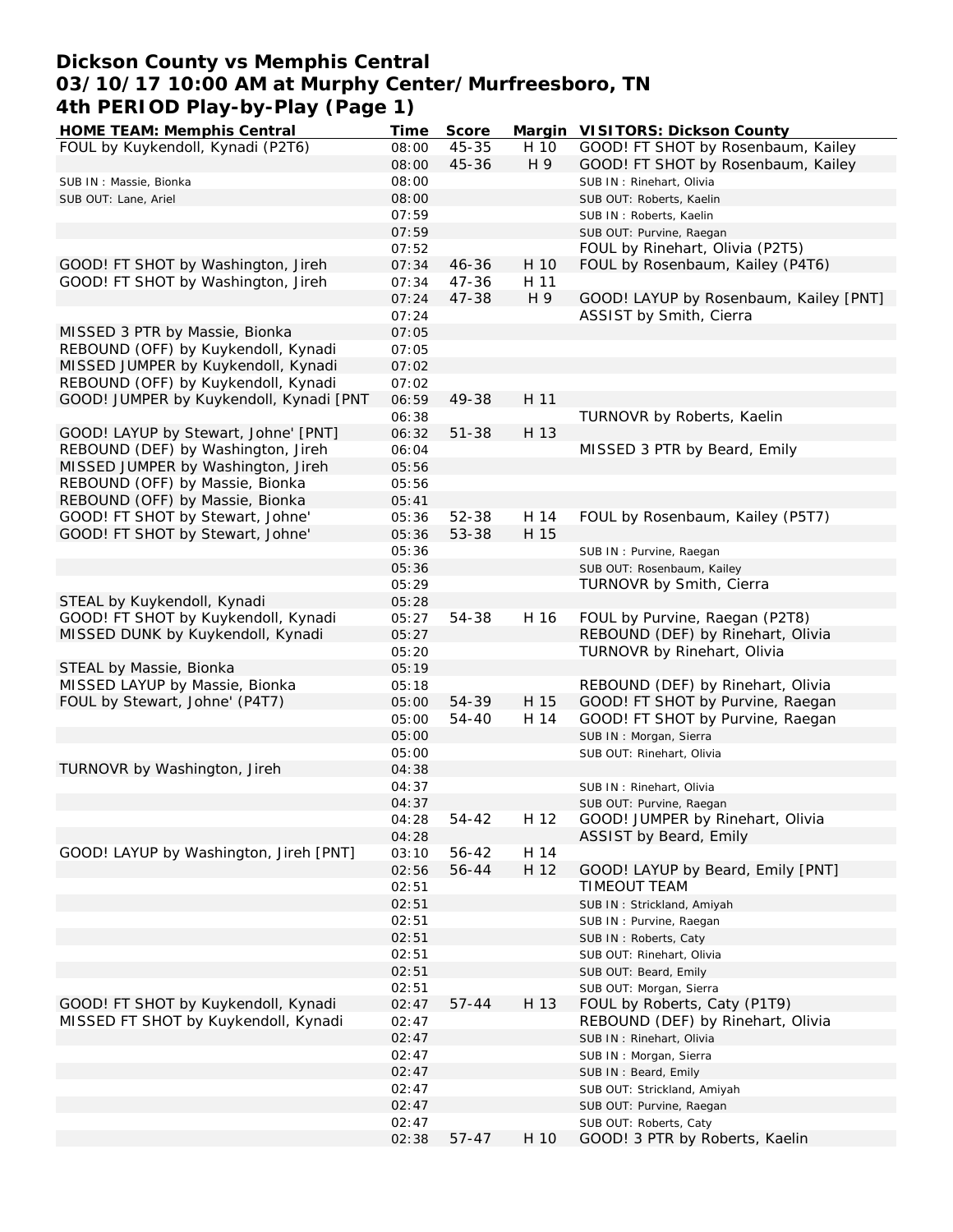#### **Dickson County vs Memphis Central 03/10/17 10:00 AM at Murphy Center/Murfreesboro, TN 4th PERIOD Play-by-Play (Page 2) HOME TEAM: Memphis Central Time Score Margin VISITORS: Dickson County**

| HOME TEAM: Memphis Central                                                | l ime          | Score     |      | Margin VISHORS: Dickson County       |
|---------------------------------------------------------------------------|----------------|-----------|------|--------------------------------------|
|                                                                           | 02:38          |           |      | ASSIST by Smith, Cierra              |
| GOOD! FT SHOT by Massie, Bionka                                           | 02:17          | 58-47     | H 11 | FOUL by Morgan, Sierra (P1T10)       |
| GOOD! FT SHOT by Massie, Bionka                                           | 02:17          | 59-47     | H 12 |                                      |
|                                                                           | 02:10          |           |      | TURNOVR by Smith, Cierra             |
|                                                                           | 02:07          |           |      | SUB IN: Roberts, Caty                |
|                                                                           | 02:07          |           |      | SUB IN: Purvine, Raegan              |
|                                                                           | 02:07          |           |      | SUB IN: Strickland, Amiyah           |
|                                                                           | 02:07          |           |      | SUB OUT: Rinehart, Olivia            |
|                                                                           | 02:07          |           |      | SUB OUT: Morgan, Sierra              |
|                                                                           | 02:07          |           |      | SUB OUT: Beard, Emily                |
| GOOD! FT SHOT by Washington, Jireh                                        | 01:57          | 60-47     | H 13 | FOUL by Roberts, Caty (P2T11)        |
| MISSED FT SHOT by Washington, Jireh                                       | 01:57          |           |      | REBOUND (DEF) by Rinehart, Olivia    |
| FOUL by Cooks, Brianna (P2T8)                                             | 01:57          | 60-48     | H 12 | GOOD! FT SHOT by Rinehart, Olivia    |
|                                                                           | 01:57          | 60-49     | H 11 | GOOD! FT SHOT by Rinehart, Olivia    |
|                                                                           | 01:57          |           |      | SUB IN: Morgan, Sierra               |
|                                                                           | 01:57          |           |      | SUB IN: Beard, Emily                 |
|                                                                           | 01:57          |           |      | SUB IN: Rinehart, Olivia             |
| GOOD! FT SHOT by Stewart, Johne'                                          | 01:54          | $61 - 49$ | H 12 | FOUL by Strickland, Amiyah (P1T12)   |
| GOOD! FT SHOT by Stewart, Johne'                                          | 01:54          | 62-49     | H 13 |                                      |
| SUB IN : Lane, Ariel                                                      | 01:54          |           |      | SUB OUT: Roberts, Caty               |
|                                                                           | 01:54          |           |      |                                      |
| SUB OUT: Cooks, Brianna                                                   |                |           |      | SUB OUT: Strickland, Amiyah          |
|                                                                           | 01:54          |           |      | SUB OUT: Purvine, Raegan             |
|                                                                           | 01:46          |           |      | TURNOVR by Beard, Emily              |
| STEAL by Kuykendoll, Kynadi                                               | 01:44          |           |      |                                      |
|                                                                           | 01:43          |           |      | FOUL by Roberts, Kaelin (P2T13)      |
| GOOD! FT SHOT by Stewart, Johne'                                          | 01:39          | 63-49     | H 14 |                                      |
| GOOD! FT SHOT by Stewart, Johne'                                          | 01:39          | 64-49     | H 15 |                                      |
|                                                                           | 01:21          | 64-52     | H 12 | GOOD! 3 PTR by Smith, Cierra         |
|                                                                           | 01:21          |           |      | ASSIST by Beard, Emily               |
| GOOD! FT SHOT by Stewart, Johne'                                          | 01:11          | 65-52     | H 13 | FOUL by Smith, Cierra (P2T14)        |
| GOOD! FT SHOT by Stewart, Johne'                                          | 01:11          | 66-52     | H 14 |                                      |
|                                                                           | 00:56          | 66-54     | H 12 | GOOD! LAYUP by Morgan, Sierra [PNT]  |
| ASSIST by Robinson, Taylor                                                | 00:56          |           |      |                                      |
|                                                                           | 00:54          |           |      | TIMEOUT TEAM                         |
|                                                                           | 00:54          |           |      | SUB IN: Strickland, Amiyah           |
|                                                                           | 00:54          |           |      | SUB IN: Roberts, Caty                |
|                                                                           | 00:54          |           |      | SUB IN: Purvine, Raegan              |
|                                                                           | 00:54          |           |      | SUB OUT: Rinehart, Olivia            |
|                                                                           | 00:54          |           |      | SUB OUT: Morgan, Sierra              |
|                                                                           | 00:54          |           |      | SUB OUT: Beard, Emily                |
| MISSED FT SHOT by Washington, Jireh                                       | 00:49          |           |      | FOUL by Roberts, Caty (P3T15)        |
| REBOUND (OFF) by (DEADBALL)                                               | 00:49          |           |      |                                      |
| GOOD! FT SHOT by Washington, Jireh                                        | 00:49          | 67-54     | H 13 |                                      |
|                                                                           | 00:49          |           |      | SUB IN: Morgan, Sierra               |
|                                                                           | 00:49          |           |      | SUB IN: Beard, Emily                 |
|                                                                           | 00:49          |           |      | SUB IN: Rinehart, Olivia             |
|                                                                           | 00:49          |           |      | SUB OUT: Strickland, Amiyah          |
|                                                                           | 00:49          |           |      | SUB OUT: Roberts, Caty               |
|                                                                           | 00:49          |           |      | SUB OUT: Purvine, Raegan             |
| REBOUND (DEF) by Washington, Jireh                                        | 00:37          |           |      | MISSED 3 PTR by Roberts, Kaelin      |
| TURNOVR by Washington, Jireh                                              | 00:34          |           |      |                                      |
|                                                                           | 00:32          | 67-56     | H 11 | GOOD! JUMPER by Morgan, Sierra [PNT] |
| GOOD! FT SHOT by Kuykendoll, Kynadi                                       | 00:26          | 68-56     | H 12 | FOUL by Smith, Cierra (P3T16)        |
| GOOD! FT SHOT by Kuykendoll, Kynadi                                       | 00:26          | 69-56     | H 13 |                                      |
|                                                                           |                |           |      |                                      |
|                                                                           | 00:26          |           |      | SUB IN: Sensing, Baker               |
|                                                                           | 00:26          |           |      | SUB OUT: Morgan, Sierra              |
|                                                                           | 00:16          |           |      | MISSED 3 PTR by Smith, Cierra        |
|                                                                           | 00:16          |           |      | REBOUND (OFF) by Beard, Emily        |
| REBOUND (DEF) by Washington, Jireh                                        | 00:14          |           |      | MISSED LAYUP by Beard, Emily         |
| GOOD! FT SHOT by Washington, Jireh<br>MISSED FT SHOT by Washington, Jireh | 00:09<br>00:09 | 70-56     | H 14 | FOUL by Sensing, Baker (P1T17)       |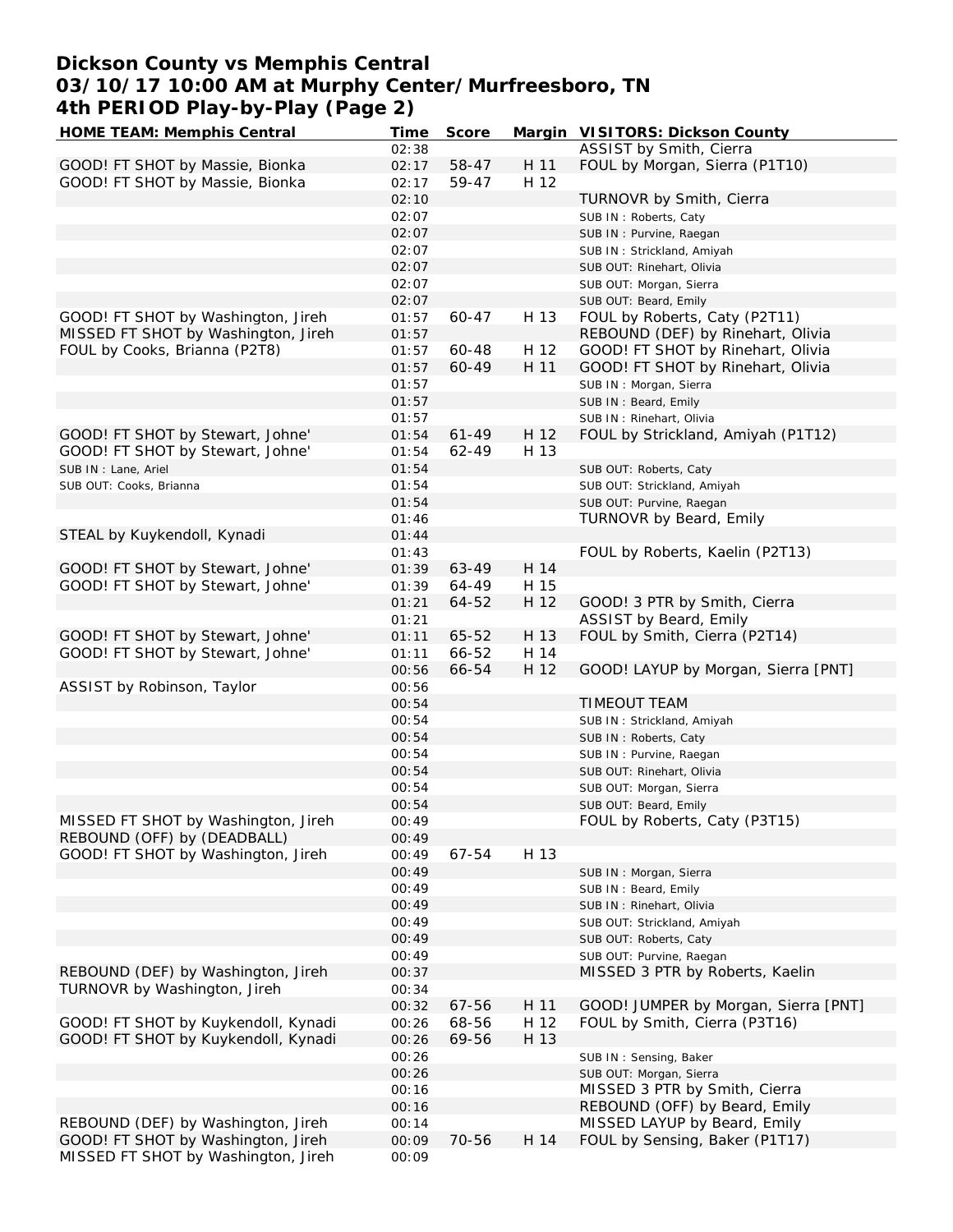# **Dickson County vs Memphis Central 03/10/17 10:00 AM at Murphy Center/Murfreesboro, TN 4th PERIOD Play-by-Play (Page 3)**

| HOME TEAM: Memphis Central         | Time  | Score |      | Margin VISITORS: Dickson County |
|------------------------------------|-------|-------|------|---------------------------------|
|                                    | 00:09 |       |      | REBOUND (DEF) by Sensing, Baker |
| SUB IN: Brooks, Asia               | 00:09 |       |      |                                 |
| SUB IN: Bailey, Eva                | 00:09 |       |      |                                 |
| SUB IN: Robinson, Taylor           | 00:09 |       |      |                                 |
| SUB IN: Rodgers, Jaylyn            | 00:09 |       |      |                                 |
| SUB OUT: Stewart, Johne'           | 00:09 |       |      |                                 |
| SUB OUT: Lane, Ariel               | 00:09 |       |      |                                 |
| SUB OUT: Kuykendoll, Kynadi        | 00:09 |       |      |                                 |
| SUB OUT: Massie, Bionka            | 00:09 |       |      |                                 |
|                                    | 00:07 | 70-59 | H 11 | GOOD! 3 PTR by Rinehart, Olivia |
|                                    | 00:07 |       |      | ASSIST by Sensing, Baker        |
| GOOD! FT SHOT by Washington, Jireh | 00:03 | 71-59 | H 12 | FOUL by Roberts, Caty (P4T18)   |
| GOOD! FT SHOT by Washington, Jireh | 00:03 | 72-59 | H 13 |                                 |
|                                    | 00:03 |       |      | SUB IN: Strickland, Amiyah      |
|                                    | 00:03 |       |      | SUB IN: Geisler, Maddie         |
|                                    | 00:03 |       |      | SUB IN: Smith, Mikayla          |
|                                    | 00:03 |       |      | SUB IN: Roberts, Caty           |
|                                    | 00:03 |       |      | SUB IN: Curtis, K.k.            |
|                                    | 00:03 |       |      | SUB OUT: Sensing, Baker         |
|                                    | 00:03 |       |      | SUB OUT: Beard, Emily           |
|                                    | 00:03 |       |      | SUB OUT: Smith, Cierra          |
|                                    | 00:03 |       |      | SUB OUT: Rinehart, Olivia       |
|                                    | 00:03 |       |      | SUB OUT: Roberts, Kaelin        |

Memphis Central 72, Dickson County 59

|                                              | Off            | 2nd | Fast |                         |
|----------------------------------------------|----------------|-----|------|-------------------------|
| 4th period-only Paint T/O Chance Break Bench |                |     |      |                         |
| Dickson County 8                             |                | 4 0 |      | Score tied - 0 times.   |
| Memphis Central 6                            | 6 <sup>6</sup> | 4   |      | Lead changed - 0 times. |